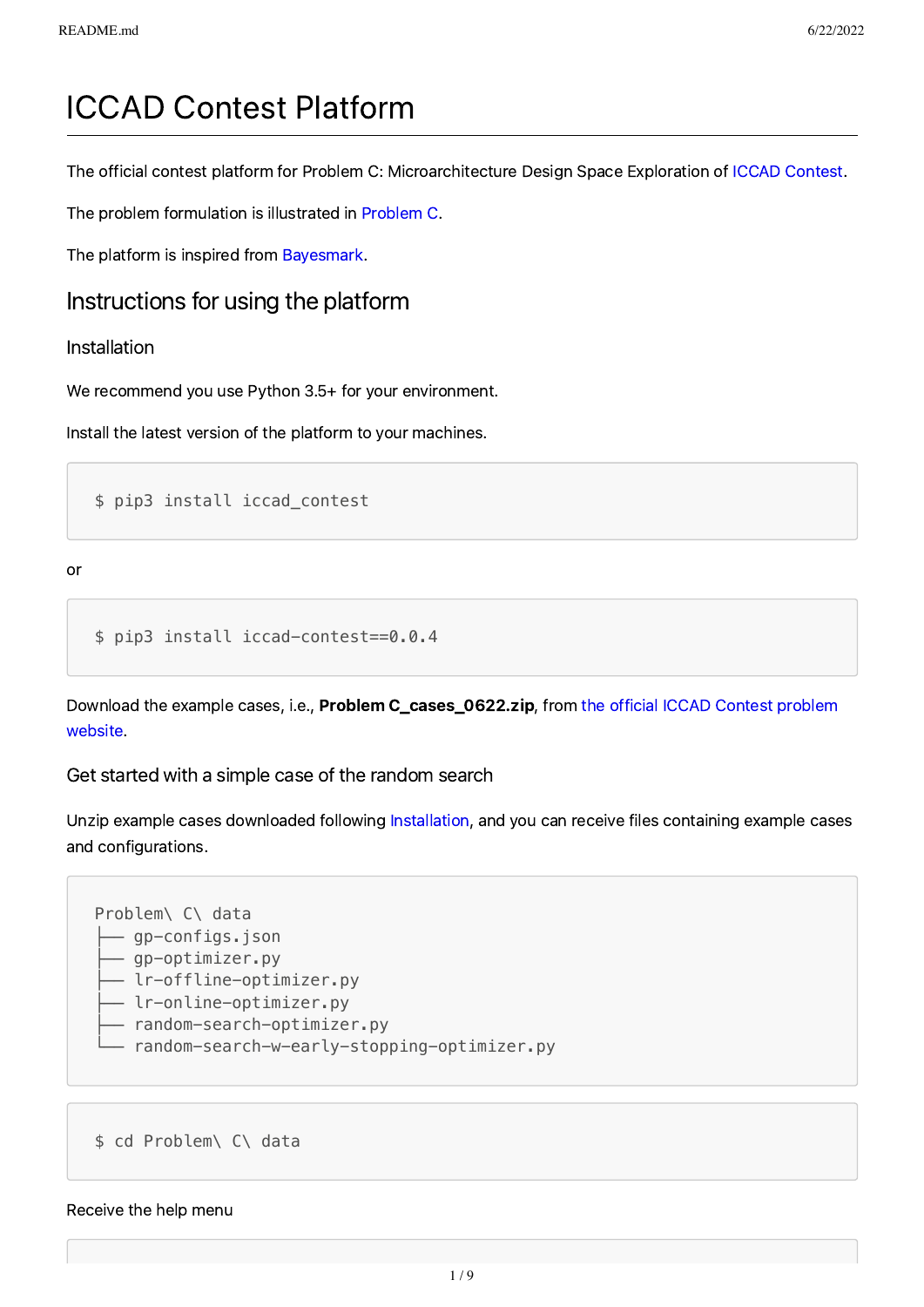\$ python3 random-search-optimizer.py -h

```
usage: random-search-optimizer.py [-h] [-o OUTPUT_PATH] [-u UUID]
                                  [-s SOLUTION_SETTINGS] [-q
NUM_OF_QUERIES]
ICCAD'22 Contest Platform - solutions evaluation
optional arguments:
  -h, --help show this help message and exit
  -o OUTPUT PATH, --output-path OUTPUT PATH
                        contest output path specification
   -u UUID, --uuid UUID universally unique identifier (UUID) specification
  -s SOLUTION_SETTINGS, --solution-settings SOLUTION_SETTINGS
                         solution submission specification
   -q NUM_OF_QUERIES, --num-of-queries NUM_OF_QUERIES
                         the number of queries specification
```
--output-path: specifies a directory path to store all output information.

--uuid: specifies an [universally](https://en.wikipedia.org/wiki/Universally_unique_identifier) unique identifier (UUID) as a random seed.

 $--$ solution-settings: if your implementation contains some  $<$ dict>-like mapping settings, you need to organize these settings as a JSON file. You specify the file path with  $--$ solution-settings (please see Get started with a simple case of building a Gaussian process [regression](#page-2-0) model).

 $-$ num-of-queries: specify how many times to issue an access to the dataset.

Notice that you should specify  $-\text{num-of-queries}$  for your submission.  $-\text{num-of-queries}$  is related to tuning your model with good convergence. More  $---num-of-queries$  can incur more overall running time (ORT).

The only parameter related to your quality of solution results is  $-\text{num-of-queries.}$  A good algorithm can find better Pareto frontiers with less  $-\text{num-of-queries}$ , i.e., your solution uses less time cost.

A simple case to start the random search

```
$ python3 random-search-optimizer.py -o output -u
"00ef538e88634ddd9810d034b748c24d" -q 10
```
The command specifies output as the directory path to store all generated information. It uses 00ef538e88634ddd9810d034b748c24d as a random seed. It issues 10 times to access the dataset. The results are generated to output directory. You can check the summary reports for the random search in output/summary, and log information in output/log.

We compare the average distance to reference set (ADRS) and the overall running time (ORT) for your submissions with a set of pre-determined UUIDs.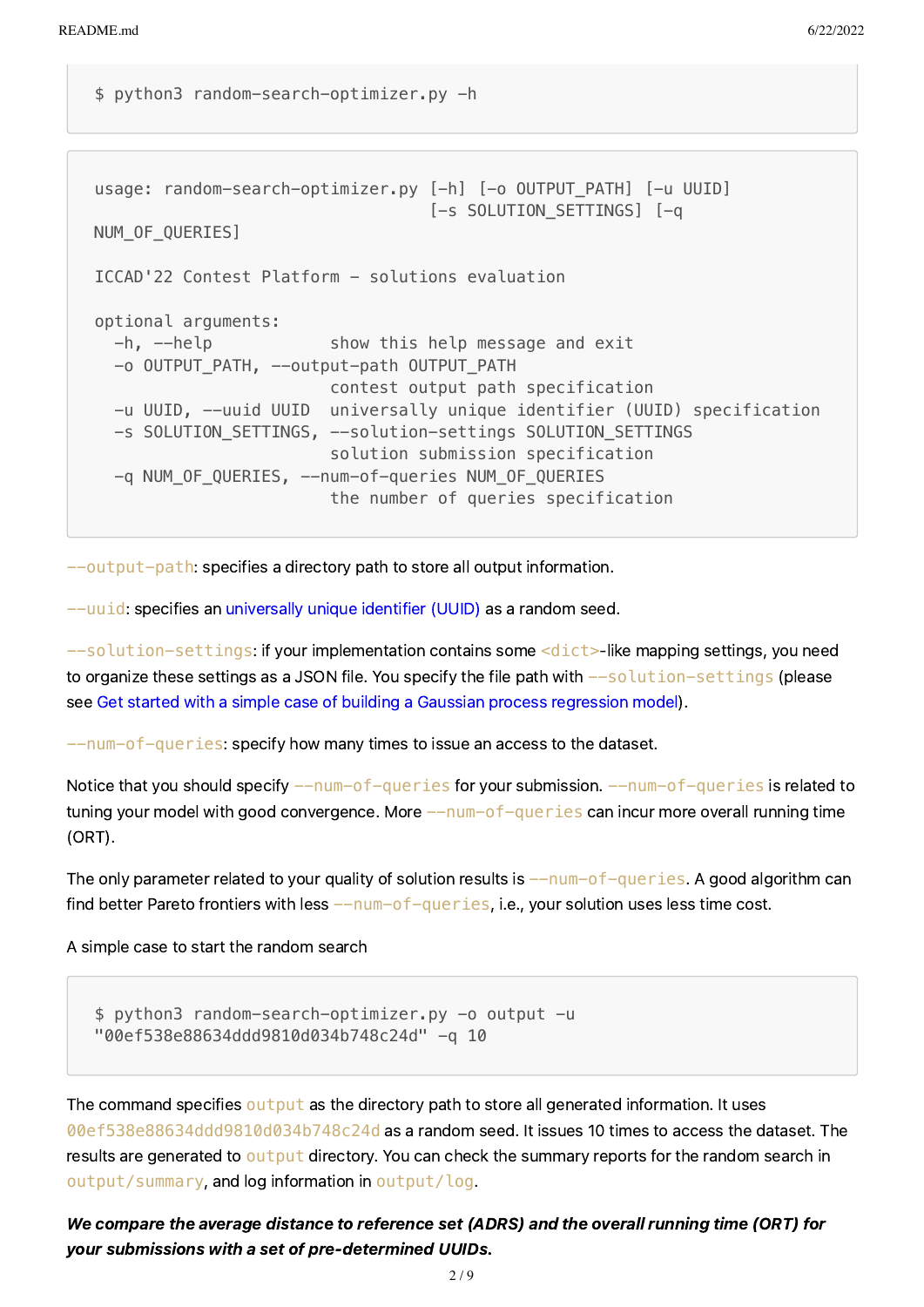A better solution pertains lower ADRS and ORT. Please refer it to Evaluation of your [submission.](#page-7-0)

Get started with a simple case of building a simple linear regression model

We can build a simple model to do the exploration.

The online algorithm can dynamically update the simple model through exploration.

We can experimence an online algorithm with a simple linear regression model.

```
$ python3 lr-online-optimizer.py -o output -u
"00ef538e88634ddd9810d034b748c24d" -q 10
```
Since the codes  $l$ r-online-optimizer. py is only for demonstration, so no advanced optimization techniques are utilized.

The offline algorithm cannot update the simple model through exploration, i.e., it is frozen. However, it is often trained on a larger initial dataset, and we can evaluate the model's accuracy using collected data. So the initialization algorithm could be critical for such algorithm design.

We can also experimence an offline algorithm with a simple linear regression model.

```
$ python3 lr-offline-optimizer.py -o output -u
"00ef538e88634ddd9810d034b748c24d" -q 2
```
In the offline algorithm,  $-q$  or  $-\text{num}-\text{of}-\text{queries}$  is set to 2 since it often sweeps the design space and conducts only one exploration. More  $-q$  or  $-$ num-of-queries does no good help improve the ADRS except for degrading ORT.

<span id="page-2-0"></span>Get started with a simple case of building a Gaussian process regression model

The example can be executed with

```
$ python3 gp-optimizer.py -o output -s gp-configs.json -u
"00ef538e88634ddd9810d034b748c24d" -q 10
```
In the command,  $-s$  or  $-solution-setting$  should be specified. The application program interface (API) of GaussianProcessRegressorOptimizer is defined shown below,

```
class GaussianProcessRegressorOptimizer(AbstractOptimizer):
     primary_import = "iccad_contest"
    def __init_(self, design_space, optimizer, random_state):
         ...
```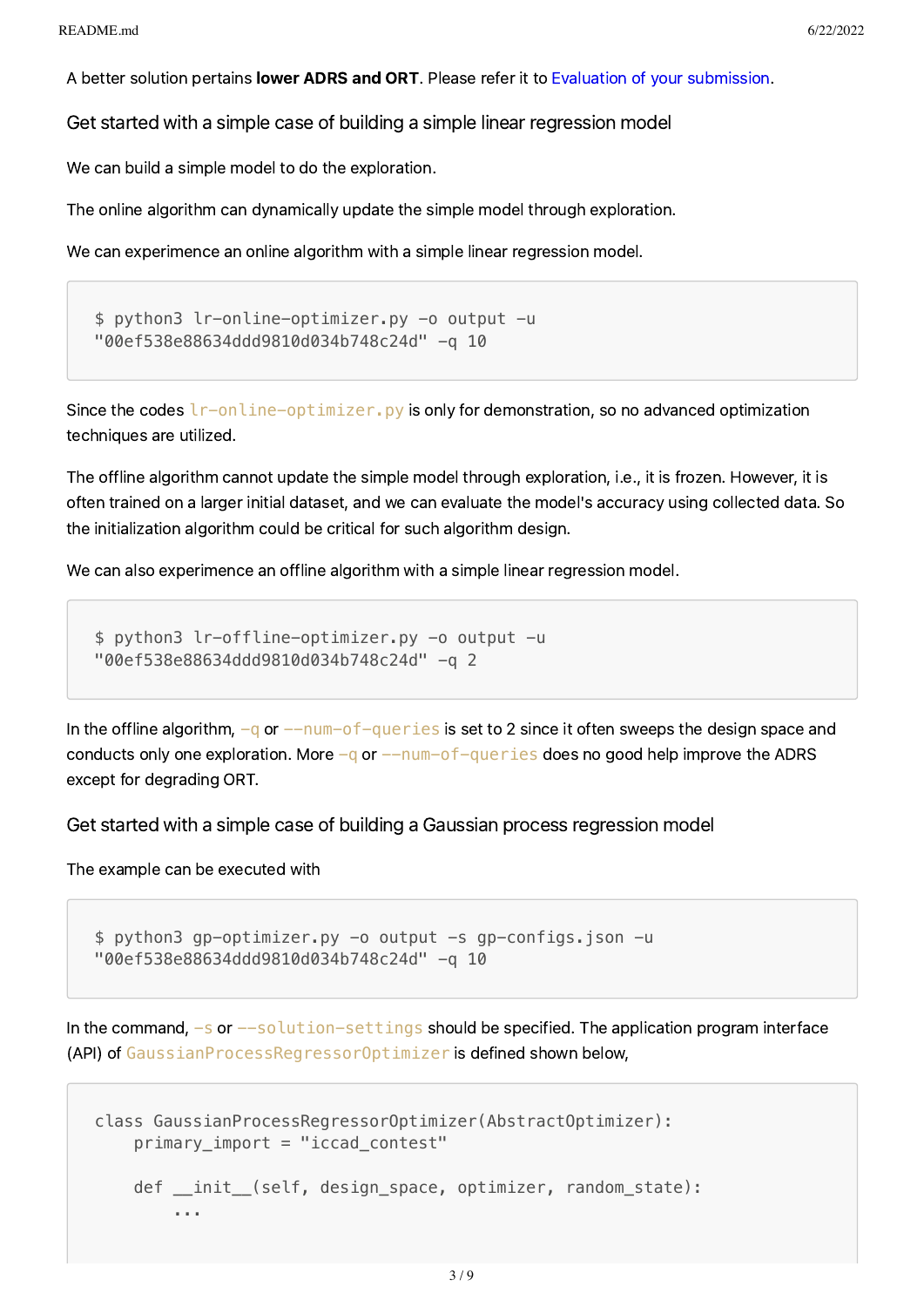optimizer, random\_state, etc. are corporated into the initialization function, and they can be specified through a JSON file, i.e., gp-configs. json.

```
{
    "optimizer": "fmin_l_bfgs_b",
    "random_state": 2022
}
```
Such design will provide you with a convenient coding and algorithm tuning experience, i.e., if your solution contains many hyper-parameters, you can specify a set of those hyper-parameters with a single JSON file. Be careful that you need to specify which JSON file to use via the experiment command.

Get started with a simple case of the random search when applying the early stopping criterion.

```
$ python3 random-search-w-early-stopping-optimizer.py -o output -u
"00ef538e88634ddd9810d034b748c24d" -q 100
```
You can set self.early stopping = True in random-search-w-early-stopping-optimizer.py to early stop your optimizer. Hence, the ORT is determined by your early stopping criterion if your early stopping condition is satisfied instead of  $-$ -num-of-queries.

Prepare your submission

Refer to the random search example, i.e., random-search-optimizer.py.

```
"""
     random search optimizer performs random search.
     the code is only for example demonstration.
\mathcal{L}^{\mathcal{L}} python random-search-optimizer.py \
              -o [your experiment outputs directory] \
    -q [the number of your queries]
\mathcal{L}^{\mathcal{L}} you can specify more options to test your optimizer. please use
\mathcal{L}^{\mathcal{L}} python random-search-optimizer.py -h
\mathcal{L}^{\mathcal{L}} to check.
"""
import numpy as np
from iccad contest.abstract optimizer import AbstractOptimizer
from iccad contest.design space exploration import experiment
```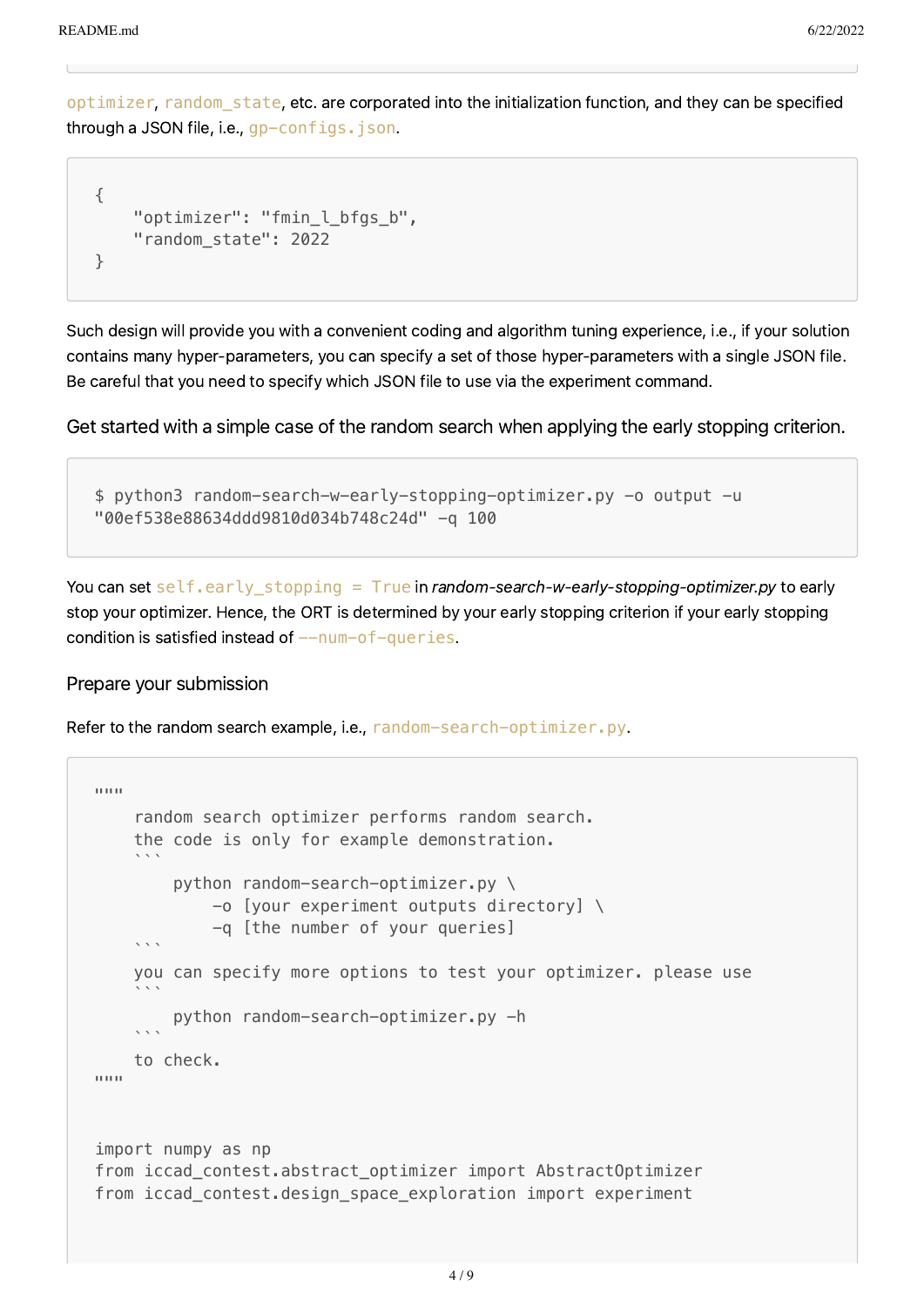```
class RandomSearchOptimizer(AbstractOptimizer):
     primary_import = "iccad_contest"
     def __init__(self, design_space):
        \cdots build a wrapper class for an optimizer.
             parameters
 ----------
             design_space: <class "MicroarchitectureDesignSpace">
        """""
        AbstractOptimizer. __init_(self, design_space)
         self.n_suggestions = 1
     def suggest(self):
        """"
             get a suggestion from the optimizer.
             returns
              -------
            next quess: <list> of <list>
                 list of `self.n_suggestions` suggestion(s).
                  each suggestion is a microarchitecture embedding.
        ^{\rm{m}}""
        x_guess = np.randomોcode range(1, self.design_space.size + 1),
             size=self.n_suggestions
\overline{\phantom{a}} return [
             self.design_space.vec_to_microarchitecture_embedding(
                 self.design_space.idx_to_vec(_x_guess)
            ) for x quess in x quess
         ]
     def observe(self, x, y):
        ^{\prime\prime\prime\prime\prime\prime\prime} send an observation of a suggestion back to the optimizer.
             parameters
 ----------
             x: <list> of <list>
                  the output of `suggest`.
             y: <list> of <list>
                  corresponding values where each `x` is mapped to.
 """
         pass
if name == " main ":
     experiment(RandomSearchOptimizer)
```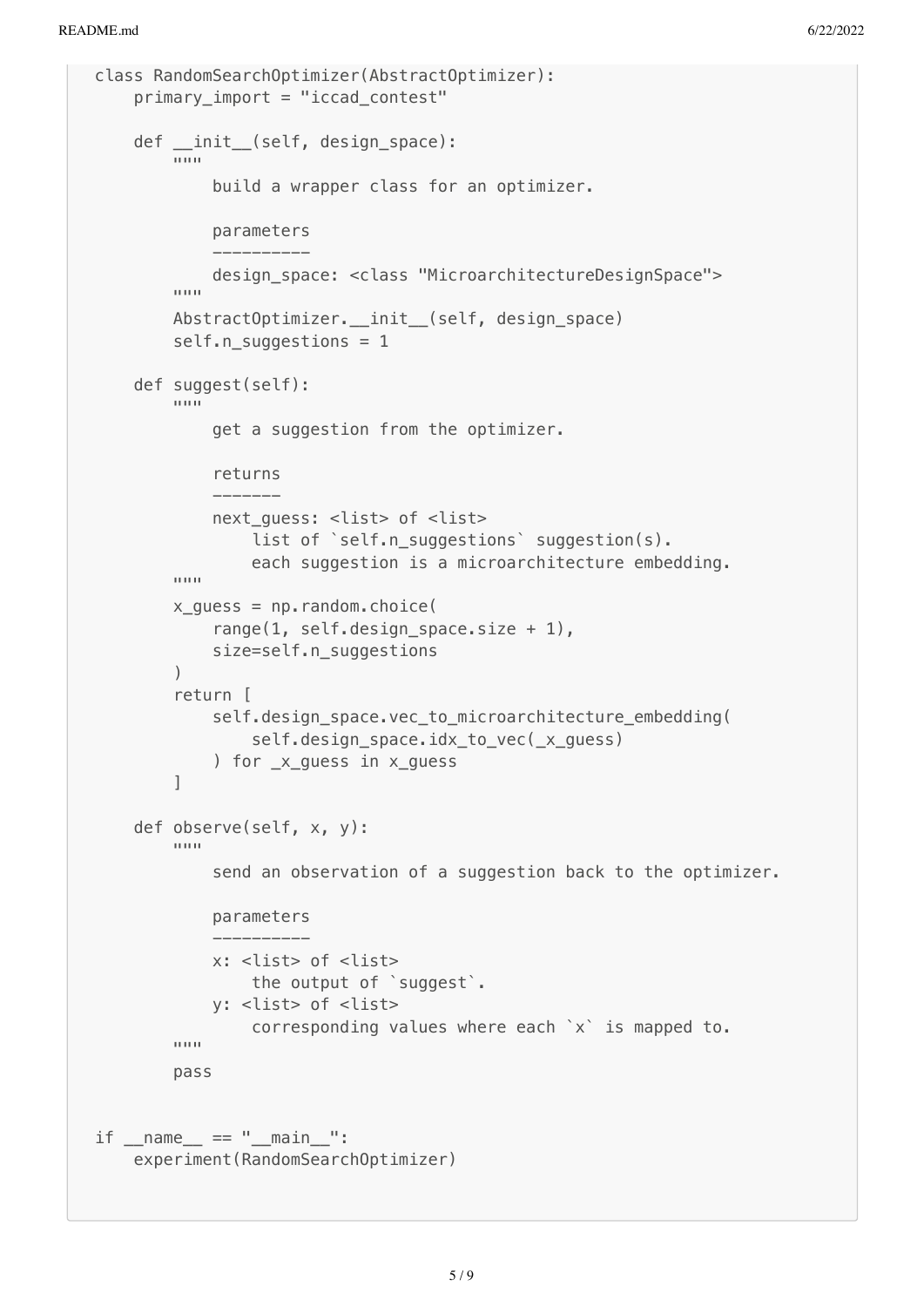You need to implement suggest, and observe functions after you inherit AbstractOptimizer from iccad contest.abstract optimizer suggest, as the function name shows intuitively, is to provide a suggestion. observe takes action after your optimizer sees the suggestion and corresponding objective values. You can train a surrogate model, adjust your optimization strategy, etc. x and y are <list>in observe. x corresponds to your previous suggestions, and y are the objective values corresponding to  $x$ . The operations of how each element of **x** is mapped to each element **y** are hidden by the platform, so you do not need to care about the details. Nevertheless, you need to ensure that each element of  $\times$  is valid, i.e., each element of  $x$  is in the design space. An 'out of the design space' error prompts if an element of  $x$  is not in the design space, and the platform will fall back to generate random suggestions in that case. The design space exploration engine will frequently call your suggest, and observe to find better microarchitectures. If you have organized some hyper-parameters to a JSON file and passed the JSON file to the platform, you can check Get started with a simple case of building a Gaussian process regression model for more [information](#page-2-0) about how to use a JSON file to organize your codes. The submission includes

- your implemented Python scripts,
- the execution commands,
- related JSON configurations leveraged by your algorithm, if any, and
- dependency packages list for supporting your algorithm execution, if any.

### Microarchitecture Design Space

### Definition of the design space

The design space is extracted from RISC-V BOOM. We will release dataset step by step. The current dataset only includes one design set called  $sub-design-1$ , and it is defined using a sheet with  $x$ lsx format. The sheet is located at iccad contest/contest-dataset. The sheet comprises two sub sheets, i.e., Microarchitecture Design Space and Components. In Microarchitecture Design Space, each component is chosen by an index, which is mapped to a kind of structure defined in Components. The number at the end column of Microarchitecture Design Space is the size of the design space. Components holds different definitions of each component. Within each component, idx denotes the index of a kind of structure with respect to the component. A member design space defined in AbstractOptimizer specifies the microarchitecture design space. design space.descriptions define the descriptions of parameterized components for the microarchitecture, and design space.components mappings define each component's structure parameters mappings. For more information about the data structure, please refer to MicroarchitectureDesignSpace defined in iccad\_contest/functions/design\_space.py.

Some data structures are helpful that you might frequently leverage.

```
descriptions = {
    "sub-design-1": {
        "Fetch": [1],
        "Decoder": [1],
        "ISU": [1, 2, 3],
        "IFU": [1, 2, 3],
        ...
    }
}
```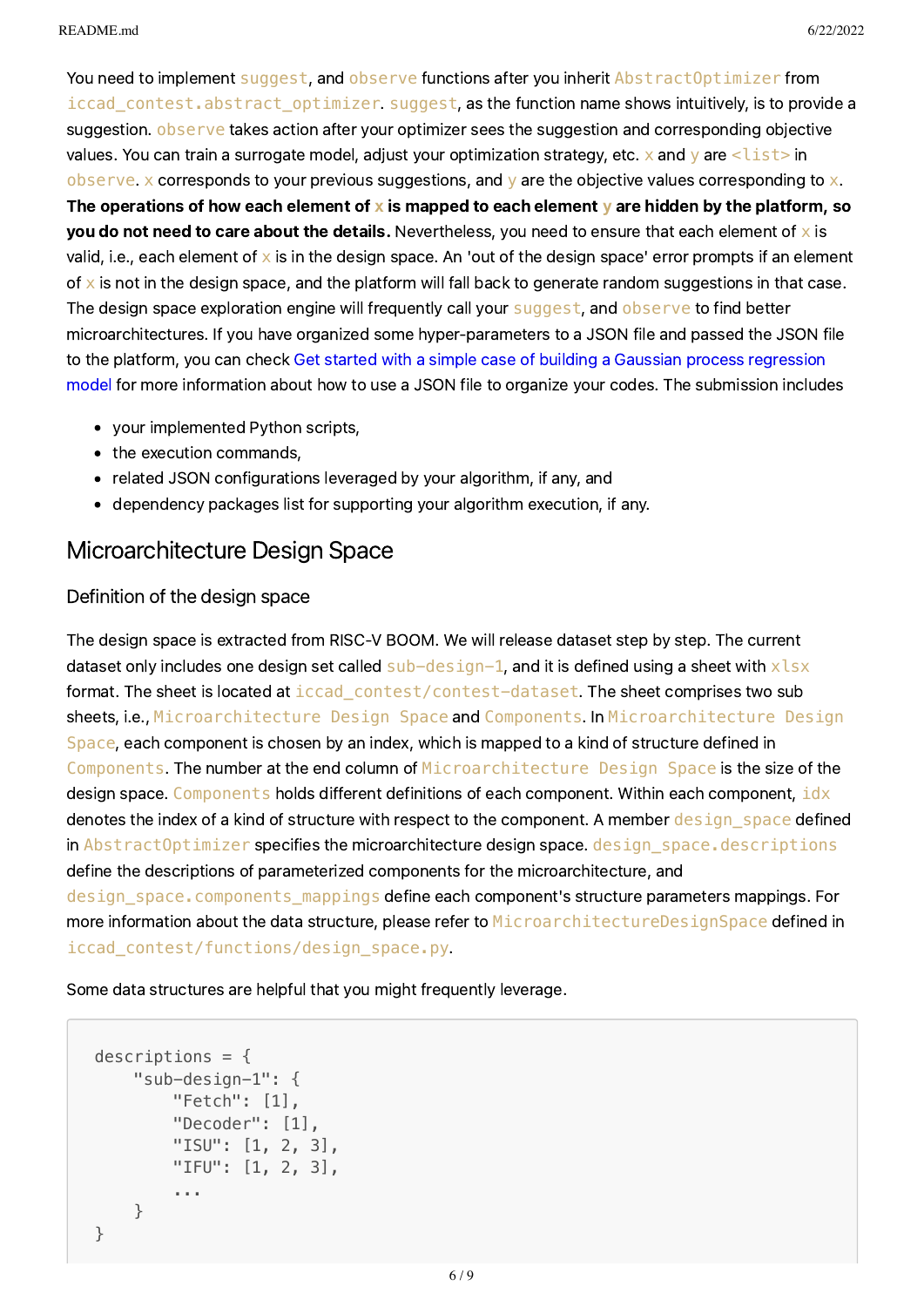```
components mappings = {
    "Fetch": {
        "description": ["FetchWidth"],
        "1": [4]
    },
    "Decoder": {
        "description": ["DecodeWidth"],
        "1": [1]
    },
    "ISU": {
        "description": [
            "MEM_INST.DispatchWidth", "MEM_INST.IssueWidth"
            "MEM_INST.NumEntries", "INT_INST.DispatchWidth",
            "INT_INST.IssueWidth", "INT_INST.NumEntries",
            "FP_INST.DispatchWidth", "FP_INST.IssueWidth",
            "FP_INST.NumEntries"
        ],
        "1": [1, 1, 8, 1, 1, 8, 1, 1, 8],
        "2": [1, 1, 6, 1, 1, 6, 1, 1, 6],
        "3": [1, 1, 10, 1, 1, 12, 1, 1, 12]
    },
    "IFU": {
        "description": ["BranchTag", "FetchBufferEntries",
"FetchTargetQueue"]
        "1": [8, 8, 16],
        "2": [6, 6, 14],
        "3": [10, 12, 20]
    },
    ...
}
```
descriptions and components mappings help to define the design space. We index each design with one integer. The first design is indexed with 1. The second is indexed with 2. The same logic goes for others.

Some functions are helpful that you might frequently leverage.

```
def idx to vec(self, idx):
    ...
```
 $i$ dx to vec transforms an index to an index vector, then used to specify a combination defined in Microarchitecture Design Space.

```
def vec to microarchitecture embedding(self, vec):
    ...
```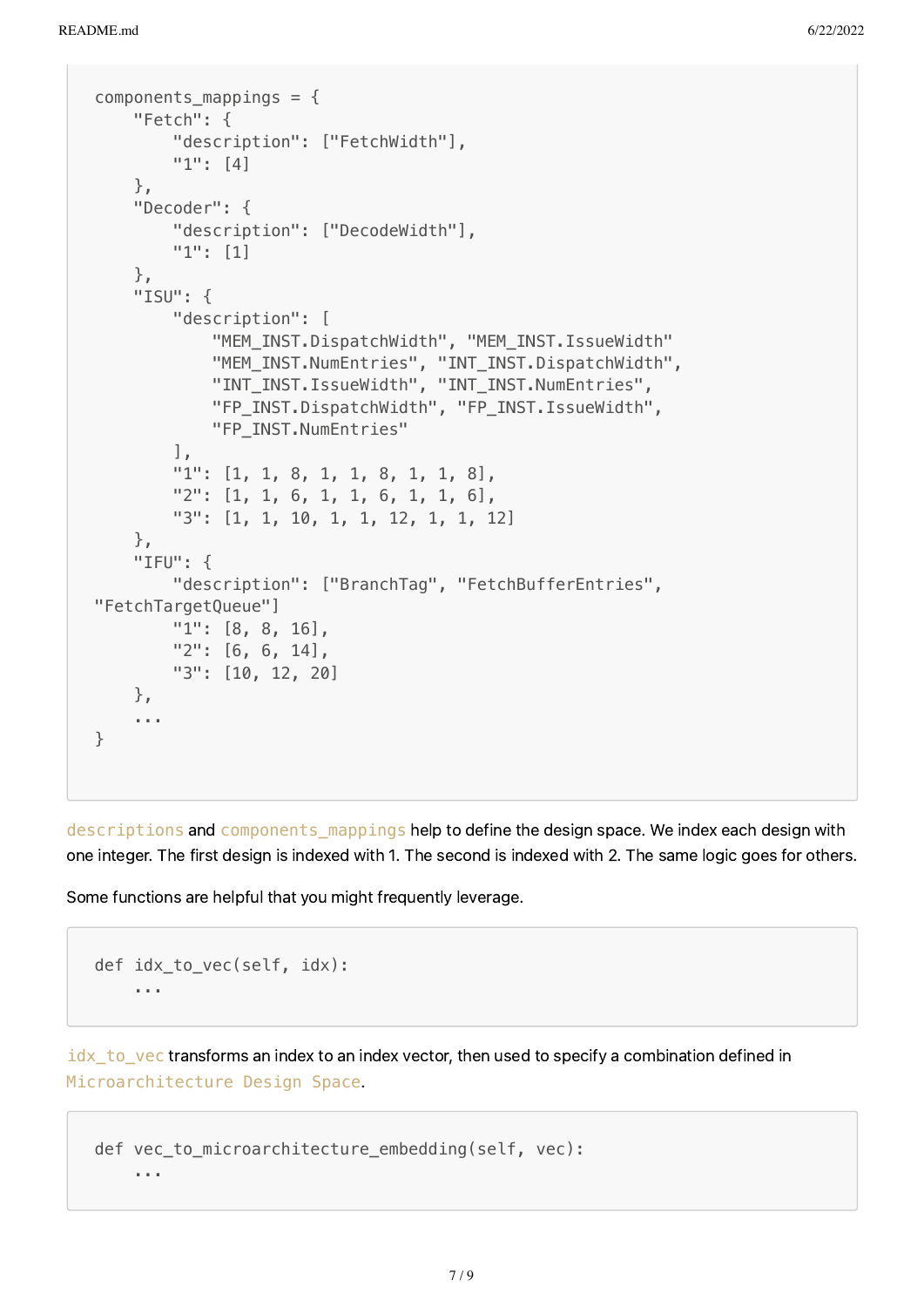vec to microarchitecture embedding transforms an index vector to a microarchitecture embedding, i.e., a feature vector with each element defines a structure of a component for the processor.

If you want to operate with the design space using functions that are not supported by the contest platform, you need to implement them yourself.

#### <span id="page-7-1"></span>**Dataset**

The released dataset is a two-dimensional matrix with the shape of (number of designs for sub-design-1, CONCAT(microarchitecture embedding, performance, power, area, time of the VLSI flow)).

The dataset is a dummy, helping you familiarize yourself with the platform.

The dummy dataset is in iccad\_contest/contest-dataset/contest.csv

microarchitecture embedding: a vector concatenated from structure representations of all components.

performance: a scalar value denotes the performance of the design.

power: a scalar value denotes the power of the design.

area: a scalar value denotes the area of the design.

time of the VLSI flow: a scalar value denotes the time cost spent to evaluate accurate performance, power, and area values via the VLSI flow.

We will evaluate your submission with real dataset, measured with commonly-used benchmarks and commercial electronic design automation (EDA) tools. Notice that we will organize, and announce another platform, allowing you to submit your solutions with a fixed frequency, and you can see your results, i.e., ADRS and ORT, on a real dataset. You can modify and tune your solutions with respect to the released results of your previous submission.

### <span id="page-7-0"></span>Evaluation of your submission

### We compare the average distance to reference set (ADRS) and the overall running time (ORT) for your submissions with a set of pre-determined UUIDs.

For a fair comparison of ADRS, the platform automatically normalized the performance, power, and area values, and the ADRS is calculated based on such manipulated values. Hence, it is normal to see some negative normalized PPA values. As [Dataset](#page-7-1) introduces, we will evaluate your solution with the actual dataset.

The final score is calculated based on your optimizer's average ADRS and ORT on a pre-determined series of hidden UUIDs. The calculation is via

$$
\text{score} = \frac{1}{\text{ADRS}} \cdot \left\{ \begin{aligned} \alpha - \frac{\text{ORT} - \theta}{\theta}, \text{ORT} &\geq \theta \\ \alpha + |\frac{\text{ORT} - \theta}{\theta}|, \text{ORT} &< \theta \end{aligned} \right.
$$

,